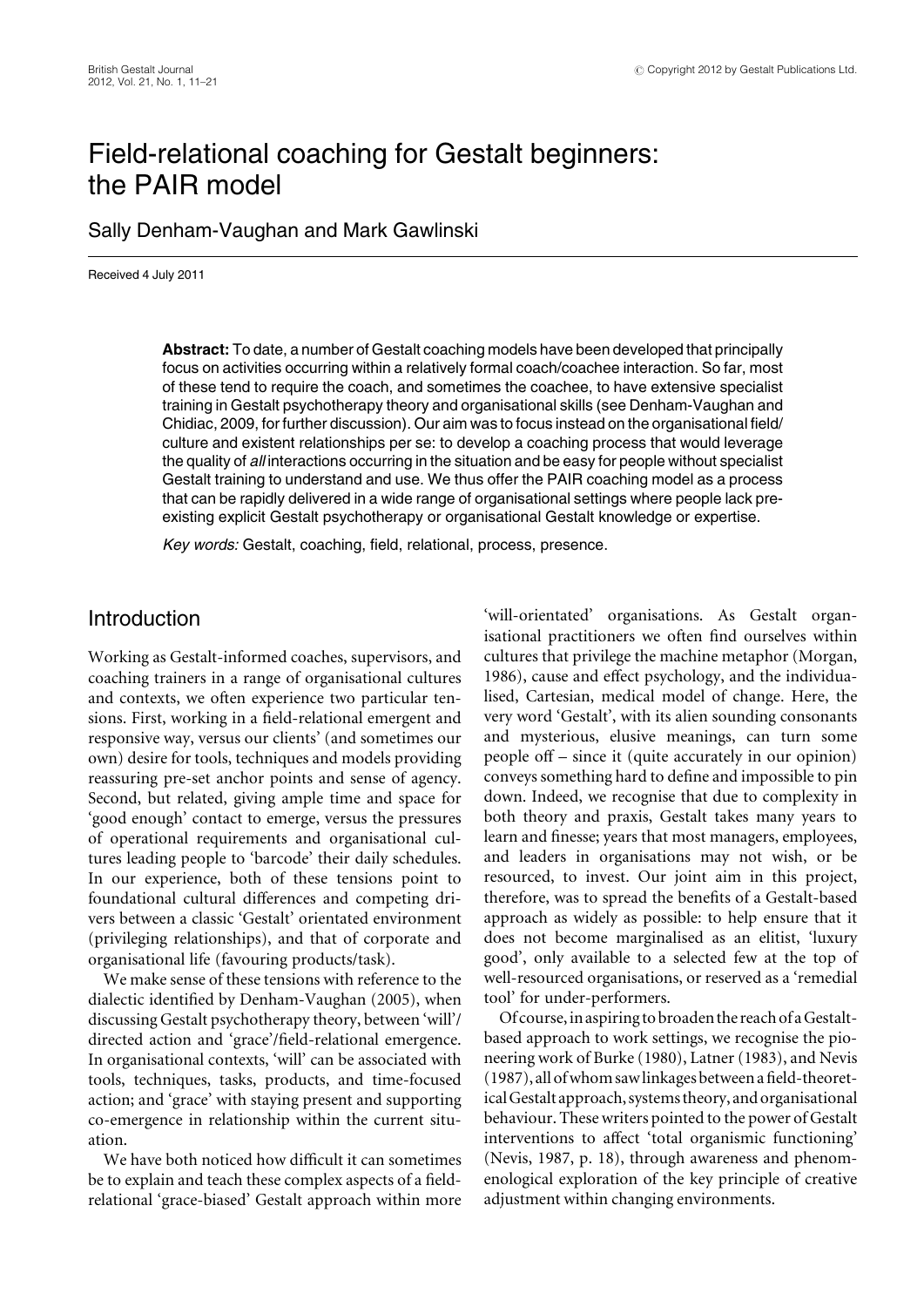More recently, Gestalt-based coaching interventions have offered acceptable frames for study of these individual/team processes at work and, as identified by Magerman and Leahy (2009), have managed to avoid most of the stigma that can follow from identification of needs for personal, or team, support to mitigate toxic environments. Indeed, a special issue of the *International Gestalt Journal* (2009, 32, 1), edited by Magerman and Leahy, specifically addressed these issues of support within the Gestalt coaching arena while also noting a more general 'explosion' (p. 9) of the coaching industry per se since the late 1980s.

Nonetheless, despite this huge increase in coaching activity, the overarching impact of toxic field and culture are well described by Cavicchia (2009), who brilliantly articulates the ongoing costs of the increasing pressure of organisational life. In particular he draws attention to coachees' awareness that 'failures to examine the complex field of intersubjectivity and interactions that contribute to, and perpetuate, familiar problems and counterproductive behaviours' (p. 53) are often responsible for individual dips in performance. In other words, and as relational Gestalt theory predicts, an individual's work performance is inextricably linked to, and emergent from, the web of interactions and relationships that surround them. As Maurer (2005) succinctly stated when discussing organisational/large system work, 'we are *of* the field, not just in it' (p. 241).

In view of this, and with the various challenges of time-pressured culture, ongoing individualism, relational interdependence and complexity in mind, we ambitiously aimed to develop a process-based synthetic model for teaching and delivering field-relational Gestalt coaching in one day. We wanted a model that did not perpetuate the 'Lone Ranger' myth that Magerman and Leahy (2009) had pointed to, but that aimed instead to attend to and optimise key relational supports already existent in the working situation.

Specifically therefore, within this particular paper, we will describe our seven-hour 'real-world coaching' course designed for National Health Service (NHS) leaders in the UK. This is a culture where the 'machine' metaphor, productivity, and individual heroics are still figural, and field-relational self emergence is generally unrecognised in the dominant epistemology. As such, none of the course participants are expected to have any prior knowledge of Gestalt theory or praxis. What they do share, however, are aspirations to develop coaching style interventions that change the ethos of their working culture and that support people to flourish and work at their best.

## The coaching context

As has already been stated, coaching is an increasingly popular intervention in organisations and the NHS organisations we were working with already had a successful one-day coaching training programme in place. This training is based around the popular 'GROW' model, developed (by John Whitmore and colleagues (Whitmore, 2002) ) from the Inner Game theory of coaching, devised by Timothy Gallway (Gallway, 1986) for use in sports coaching. 'GROW' stands for Goal, Reality, Options, Will. It is usually taught with reference to particular questions that a coach can use to help their client through each stage of the process, such as: What do you want to achieve? (Goal); Where are you in relation to your goal? (Reality); What could you do? (Options); and What will you do now – and when? (Will).

Some of the ideas of Inner Game theory will be familiar to Gestalt practitioners: they place an emphasis on awareness, relaxed focus of attention, and fulfilling potential. Others, however, are far more alien to contemporary field-relational Gestalt practice and perhaps closer to a more individualised approach. In particular, there is a strong emphasis on overcoming obstacles in order to reach a goal – including seeing fear, self-doubt, and lapses of focus as 'interference' to the coachees' full potential.

One way we account for the success of the GROW model (in addition to its heavy reliance on the notion of a sole hero conquering adversity which fits many organisational cultures), is that the model is *very* easy to understand, learn and use. We therefore kept these latter features as figural concerns when developing our own Gestalt-based model. Specifically, we wanted to create something as *equally appealing and accessible* as GROW, yet retain our epistemological base in the complex, field-relational, process orientation of highquality, theoretically-informed Gestalt interventions. In this, we drew inspiration from the work of Leahy and Magerman (2009), who acknowledge that 'Gestalt therapy was never intended to be able to be captured in three bullets' but nonetheless continue to ask 'how we take what might be esoteric and make it more widely available' (p. 135).

## Developing the model

As we clarified and discussed our aims, we found that we orientated ourselves to five inquiry topics and key questions. On examination, these proved to be our attempts to 'translate' the complex language game of field-relational Gestalt psychotherapy principles (see Yontef (1993), Hycner and Jacobs (1995, 2009),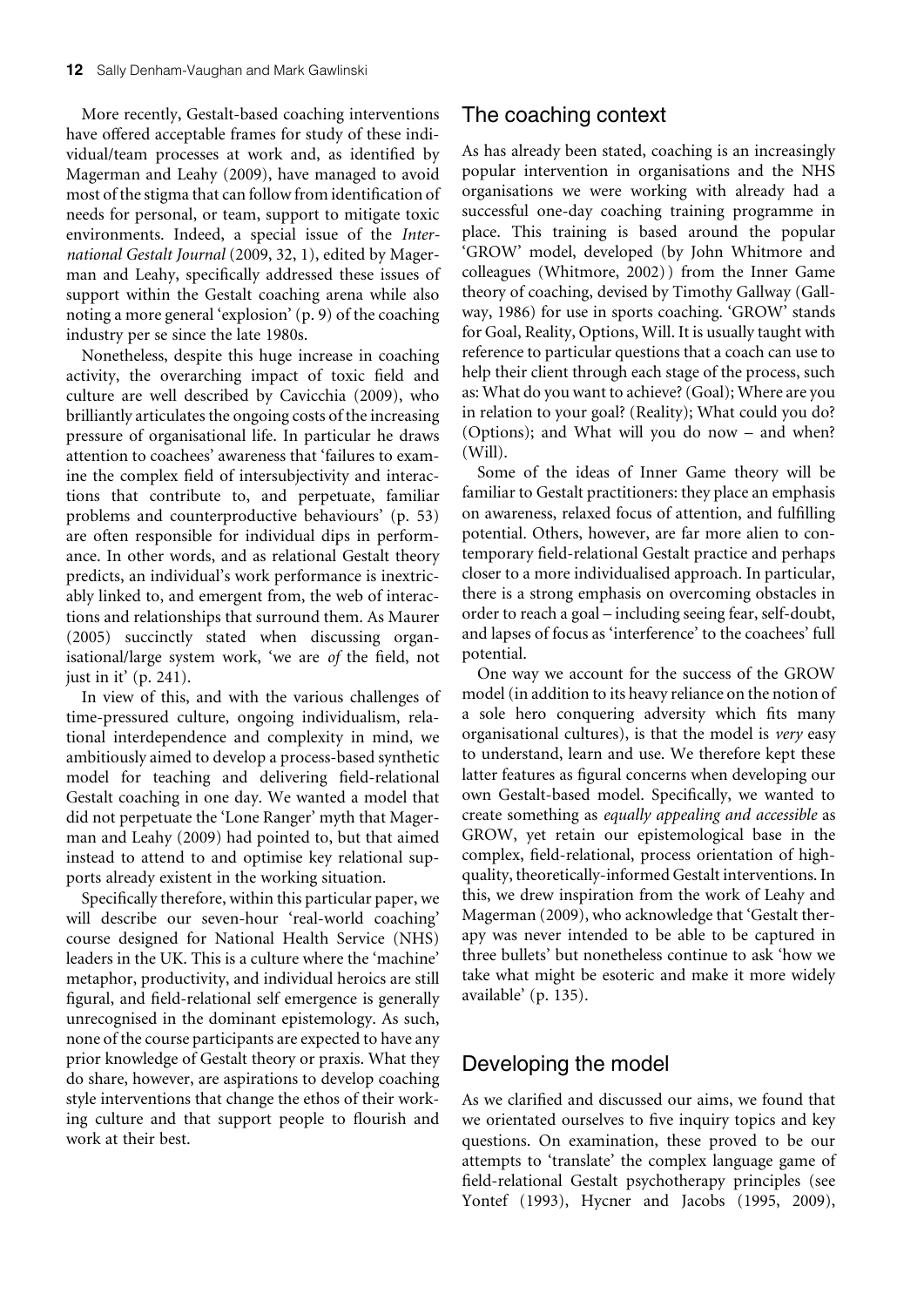among others), into more easily accessible frames and language.

- . **Key Principle 1:** Change occurs in the present moment, not at some future point identified in a goal. *Key question:* What do we need to teach participants in order to transform all spontaneously occurring interactions within the organisation into useful 'coaching' conversations?
- . **Key Principle 2:** Change occurs in the current situation. *Key question:* How do we design and deliver coaching *within* a culture rather than taking individuals 'out of' the culture to be coached?
- . **Key Principle 3:** Change emerges within existing relational contexts. *Key question:* How can we improve (leverage) the quality of existing relationships and 'role-based' meetings as opposed to creating more/separate relational structures?
- . **Key Principle 4:** Honour what exists not what you might wish for. *Key question:* What is realistic for participants, who are leaders in the NHS, to learn and then implement from one day of training presupposing no prior Gestalt knowledge or experience?
- . **Key Principle 5:** Each person is a reservoir of strengths, abilities and talents which can be supported to create a coaching ethos and field. *Key question:* How can we help people draw on their inherent relational skills and personal strengths and bring them forward in the service of this task?

We will spare readers sharing the many hours of discussion, debate, construction, and revision that occurred as we attended to answering these questions and slowly created our model that, appropriately, we call 'PAIR'.

### The PAIR process model

As Wheeler (2006) reminds us, we are 'born to be scenario-planners, to look for a pattern fit, a solution, a prediction, as a basis for action' (p. 31).

Accordingly, in any context, we are always and already makingmeaningofbothwhatexistsandwhat todoabout it. We are forming gestalts that inform our action practices. Classically, within Gestalt psychotherapy theory, this phenomenological process was referred to as the 'Cycle (or wave) of Experience' (see, for example, Clarkson, 1989, for further discussion). Indeed, this aspect of theory has been used extensively by Gestalt coaches with individuals, teams, and whole organisations,with reported excellent outcomes (e.g. Bluckert, p. 2006; Allan and Whybrow, 2007; Rousseau, 2009).

Recently however, Denham-Vaughan (2010) revisited this particular theoretical map to emphasise that this ongoing process of figure formation and action imperative always emerges from a context; a field that is

both comprised of and activated by the relational constituents of a situation. As such, any Gestalt-based coaching model lends itself to being both field-relational and process-orientated, always embedded in the situation and employing awareness of that total situation to plan action. It is these theoretical premises, comprising responses to some of our key questions outlined earlier, that we used to develop our four-phase PAIR process model.

### Four phases forming a whole: Gestalt as narrative in action

The four phases of the PAIR model are:

- $P =$  Presence
- $A = Agreement$
- $I = Intervention$
- $R = R$ eview

As we have said earlier, the PAIR model aims to be a field-relational Gestalt model of coaching that is suitable for beginners to Gestalt and for use in a wide variety of organisational contexts. In particular, we aspire to use *all* existing relationships and situations within the organisation, wherever and whenever they arise, as opportunities for coaching interventions to occur. We believe that by this process we can transform an organisational ethos and culture, without specifically targeting interventions at the team or group level.

To this end, we define coaching within our approach as 'a collaborative process of enabling others to experience their situation from a fresh perspective'. We believe this emphasis on collaboration (similar to 'relational', but a more commonly used and valued organisational term) both reflects and confirms the relational nature of our Gestalt approach. Similarly, the emphasis on 'fresh perspective' reflects our emergent field-theoretical orientation, wherein we do not plan in advance what the precise goal or outcome of any coaching session/meeting will be.

In practice, we envisage the model as an iterative loop that can have a fractal or recursive quality. In other words, it can be used in a step-by-step order (P, A, I then R) but also, within any one stage of the process, a coach may follow a mini-PAIR process, paying attention to any one of the stages, or all of the stages, simultaneously. In this way, we believe the model reflects the hermeneutic process that we believe is necessary for all genuinely emergent process of dialogue, where both equality and active reciprocity are essential (see Orange, 2011, for full explication).

In order to simplify the description of the model, and reflect our teaching and delivery, we will now explain each individual element separately. We will then emphasise how this linear presentation works together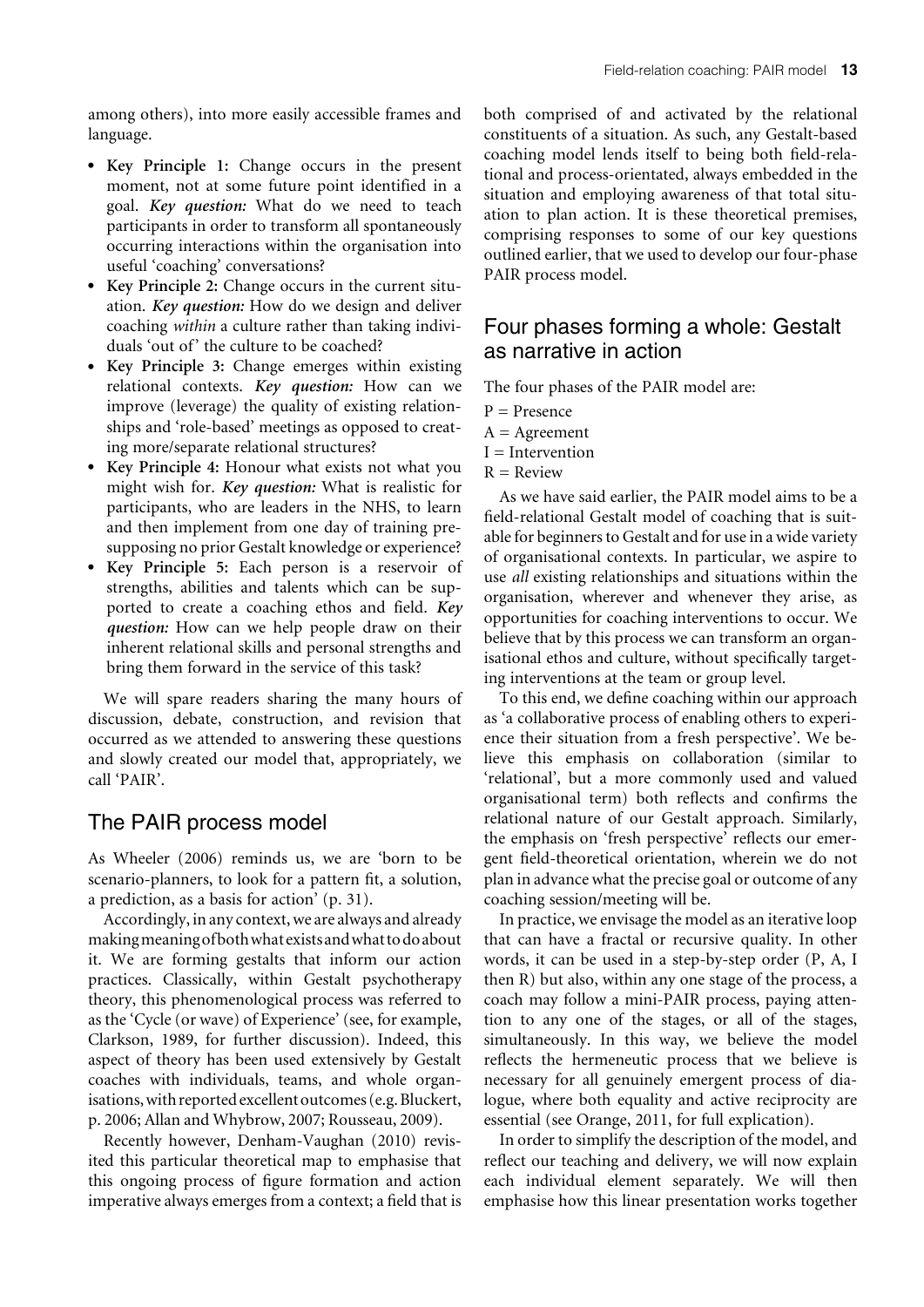as a whole gestalt in practice to form an emergent, fieldrelational, process-based Gestalt coaching model.

#### Element One: Presence

One of the first things that aspiring Gestalt practitioners are taught is how to become 'present' in the here and now: to 'bring all of herself to the meeting' (Joyce and Sills, 2010, p. 45). Indeed, this quality was emphasised by Nevis (1987), in his seminal work *Organisational Consulting*, as being a cornerstone of the Gestalt approach, crucial to successful practice and the means by which omissions in the current situation are 'manifest, symbolised or implied' (p. 69). Nevis thus emphasised from the outset that presence has two specific qualities: turning up, and then, what you do when you have arrived. The first is a necessary precondition for anything that follows.

In practice, a number of 'action practices' can help in becoming present: sitting with one's feet firmly on the ground, paying attention to the other (including the conversation at hand), focussing on different elements in the environment and scanning inner, middle, and outer zones of awareness. (See Joyce and Sills, 2010, p. 46, for further details.)

In so much of organisational life, however, people find themselves flitting from meeting to meeting often finding themselves juggling multiple tasks and agendas. The result is frequently people are distracted and pulled in multiple directions (a kind of half/distracted presence) which, we believe, does not make for a productive coaching conversation.

The basic skills of turning up/becoming present are, therefore, very relevant and essential to good quality field-relational coaching conversations in organisations: not much of value for the field can emerge if you are not present within the field.

To help teach these skills we draw on Chidiac and Denham-Vaughan's (2007) definition of presence as 'energetic availability and fluid responsiveness'. We explain this as 'bringing all of yourself and your potential to this moment' and emphasise the three strands of 'paying attention to self, other, and the situation'.

We help participants to experience the impact *not* doing this can have by asking them to coach another person while planning, in detail, their dinner menu for that evening! This generates a thoroughly unpleasant experience that rapidly leads to the coachee becoming speechless when faced with the coach's poor quality and distracted presence. We follow this with the same exercise but replace the dinner distraction with our 'SOS' protocol for becoming present; where 'SOS' stands for:

- 1.  $S =$  Stick your feet on the ground;
- 2.  $O =$  Observe their eyes;
- 3.  $S =$  Slowly breathe out.

By doing this, the coach actively pays attention to the situation (noticing feet on the ground), the other (by looking at the coachee's eyes), and to self (by becoming aware of breathing). We lightly describe this as 'listening to me as if I am someone you love' and find the 'SOS' mnemonic, with its association of 'a cry for help', to be both easily remembered and associated with being of service.

This simply-taughtactionpracticeleads,inour experience so far, to delegates registering and reporting a transformational difference in experience. In addition, and consistent with the field-relational and emergent model of self arising in each moment in our relational field (see e.g. Philippson, 2009), people being coached also report a radical change. Participants report that they are more able to talk, feel more supported and behaviourally enabled because of the change in the quality of the coaches' listening as they attempt to be present.

We in no way want to suggest that the complexity and multi-dimensional nature of presence, as developed from Martin Buber's philosophy (1958/1984), can be mastered in one day (or even in a lifetime). However, we do believe the simple teaching and practice of 'SOS' conveys some of the essence of field-relational Gestalt theory: we emerge *together* as a function of the current field, so my talking depends on the quality of your listening. In true hermeneutic spirit, we also acknowledge the converse to be true and refer to this as creating the core ingredients to have a 'good quality coaching conversation or dialogue'.

#### Element Two: Agreement

We begin this teaching element with the simple question: 'Have you ever been offered advice that you didn't really want? Or felt that someone who is trying to help you has missed what is really important about the issue for you?' Unsurprisingly, most course participants are easily able to offer examples!

We formulate these common experiences as 'Relational Ruptures' (Tobin, 1982), or 'Encountering the other as a subject' (with their own needs/agendas: see Jacobs 2009 for full discussion of advantages as well as disadvantages). We believe these moments are inevitable consequences of differing perspectives that have a high impact on ongoing relatedness. It is one thing to be misunderstood; it is quite another to have no opportunity for dialogue about the misunderstanding. As such, while our course does not attempt to teach dialogue/psychotherapy skills (indeed, it may be risky and/or counter-productive to attempt this), we nonetheless believe we need to attend to these moments due to their impact on the relational field.

We therefore frame ruptures as being most frequently a consequence of poor quality of contact and/or lack of a working alliance/agreement. We suggest that the most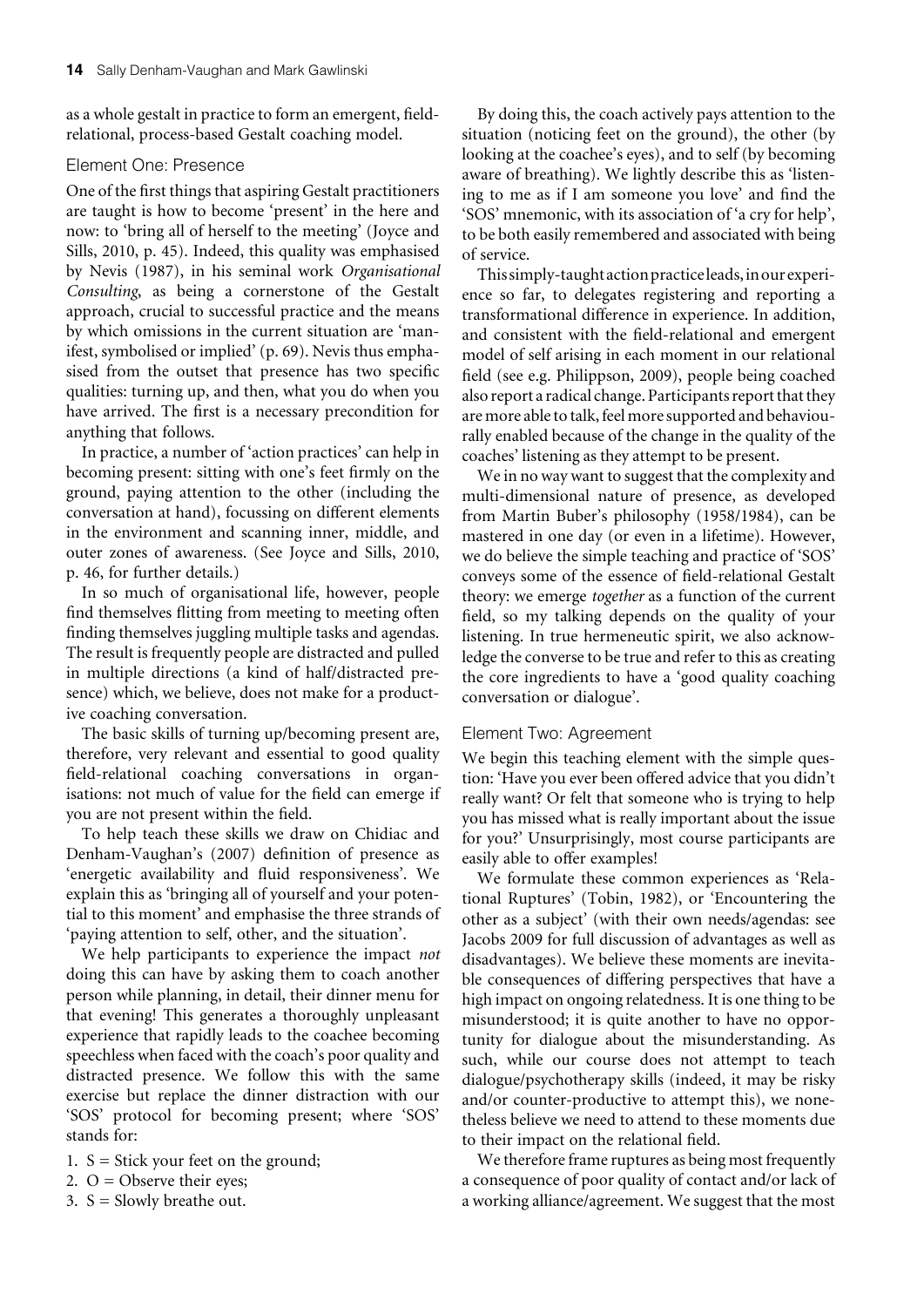common reason for this can be lack of presence (turning up and attending) on the coach's part, but that another common problem is failure to agree on the aim, task or style of the coaching conversation. There is thus no mutual or shared understanding of the process and, accordingly, there can be no surrendering to, or running with, the process. Interestingly, this was the experience of other coaching approaches that some participants reported to us; leading to us coining the phrase 'Coaching by Stealth'. This referred to a practice of leaders/managers approaching their staff and starting to coach them without ever agreeing the process. We concluded that in some cases, enthusiasm to coach had clearly outflanked the need for coaching!

While we see the potential dangers of this lack of agreement, we nonetheless teach that, subject to certain core conditions being in place, the agreement between the coach and coachee does not necessarily need to be stated explicitly by the coach. Our experience is that, with sufficient presence and contact in relationship, agreement regarding what happens and what is helpful in relationship is apparent and can be phenomenologically observed in the coachee's responses, both verbal and embodied.

The key question we ask people to consider, therefore, is not whether they have explicitly agreed a goal or aim with the coachee. Rather, we ask coaches explicitly to ask themselves how confident they are that they are being helpful to the coachee. Paradoxically of course, positioning this question as a figural concern for the coach leads to greater verbal exploration of the agreements that are being made and more frequent exploration of this with coachees. In our training we support this frequent 'temperature testing' of the agreement process and further support this by our use of reviews (see element 4).

Furthermore, we explicitly discuss with coaches the various down-to-earth ways of checking agreement that do not jar the conversation (and therefore the relationship). Our personal experience of the GROW model is that the questions suggested are designed to be used in quite formal contexts and, therefore, can sound strange when used day-to-day. They may evoke a response of 'what was that question about?', or worse, 'what is this person trying to *do to* me with that question?' The latter response can create a strong sense of objectification that potentially ruptures the relationship and risks extreme shame for both parties. (See Carlson and Kolodny, 2009, for a full exploration of shame in the coaching context.)

Contrast, for example, the following two types of questions:

GROW goal-checking examples: 'What do you want?' 'What are you hoping to achieve?' PAIR model agreement-checking examples: 'How about I . . .?' 'Is there anything you would you like from me?' 'Would it be useful if I . . .?' 'I get a sense that it would be good if we . . .'

Our intention is that the latter generate an altogether lighter, looser, and more collaborative and relational form of being together than the rather individualised and potentially objectifying language of the former. Indeed, some participants in the GROW training running in the NHS sometimes reported that not being able to state clearly at the start of the coaching process what they wanted or hoped to achieve had led to the process stalling and/or an intense sense of failure. Many participants stated that they wanted coaching in order to become clearer *about* their goals, as opposed to getting clearer about ways to action and achieve them.

#### Element Three: Intervention

A novice coach on a course is usually presented with a bewildering choice of potential interventions to use at different, often prescribed, points in the process. However, when uncertainty and anxiety levels increase in a conversation, people's access to creative choices tends to reduce dramatically. At worse, there is a kind of tunnel vision where people see limited or no options and the coaching process runs out of steam.

Our experience is that the tonic for this is *not* in presenting people with lots more options: in many conversations less is more. Instead, at least in the context of a one-day course, we believe that a coach increasing their awareness of their habitual/figural style of intervention and recognising that they have at least one other option is hugely and pragmatically helpful. Furthermore, when an individual's awareness of their habitual style of intervention is framed as them playing to their strengths in a conversation, they are more likely to feel the kind of relaxed, fluid responsiveness that we know opens up new possibilities in relationship.

In this spirit, we determined to utilise a four-part minimal structure model devised by Denham-Vaughan to support 'helpful' conversations. This model is called the 4As and refers to four forms of commonly occurring, easily recognisable and rapidly accessible intervention styles: Ask, Advise, re-Assure and Action. We will now briefly describe our presentation of these styles:

#### **1. Ask**

'Ask' involves a process of inquiry aimed at deepening both parties' understanding of the issue and people involved. This is similar to the reality and options part of the GROW model and is generally supported by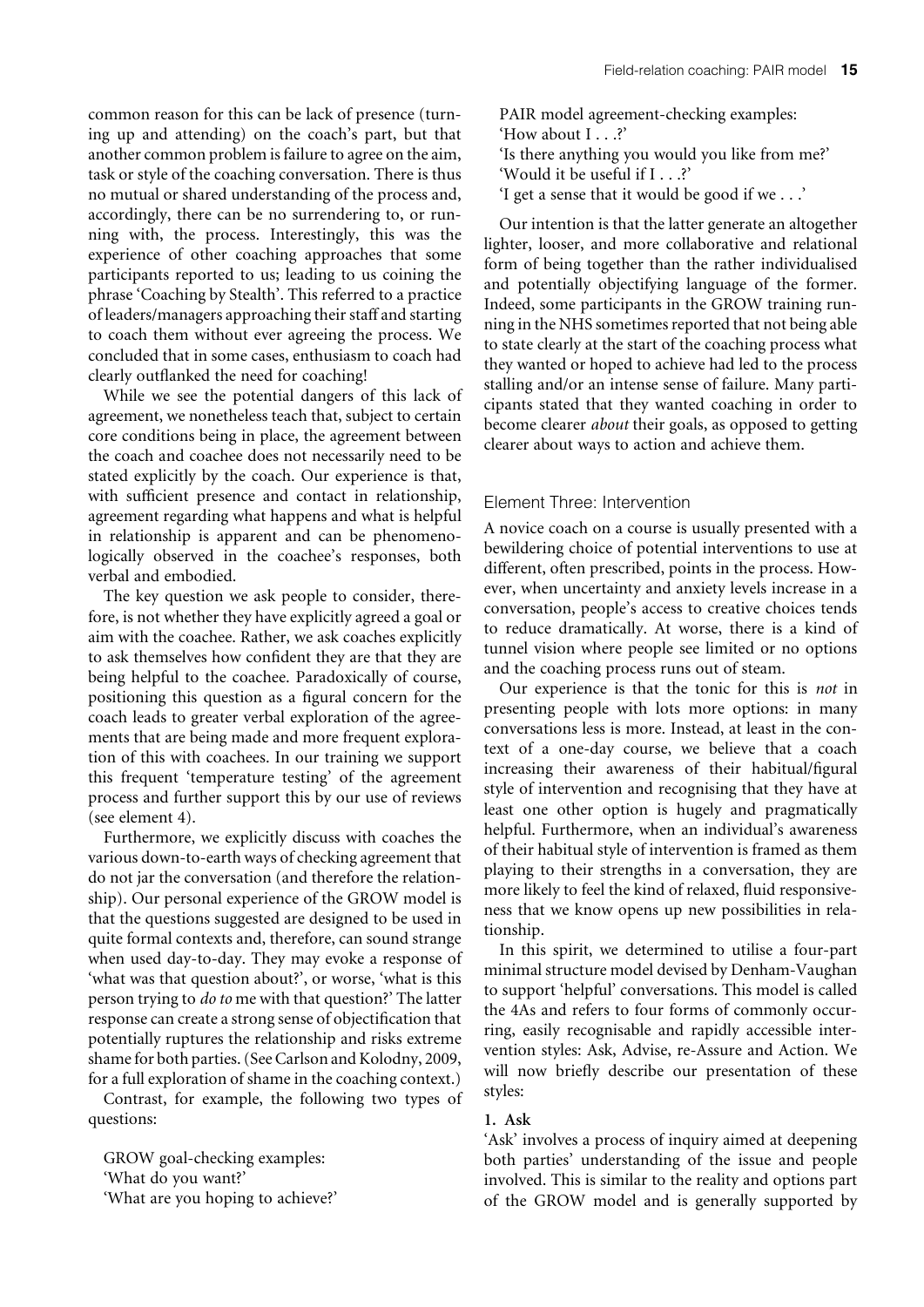using open questions such as 'what' and 'how' that lead to descriptive, as opposed to yes/no, answers.

We know from our experience as Gestalt psychotherapists employing phenomenological inquiry and from our experience with inquiry-based organisational change approaches (e.g. Appreciative Inquiry (Cooperrider and Srivastva, 1987) ), that asking good questions stimulates a deepening of awareness and spontaneously evokes change. Indeed, leadership writer Keith Grint (2005) says that what he defines as 'wicked problems' (problems that are messy, complex, and uncertain) are best approached using a collaborative and inquiring stance. In simply taught and easily learnt terms, we define this as 'Asking'.

#### **2. Advise**

Although acknowledging more and more 'wicked problems' in organisations, Grint also says that one person's wicked problem is another's tame problem. A tame problem is one where the causes are known and where a known solution is likely to work. We often learn how to deal with these kinds of problems through experience and thus may well have useful advice about ways forward.

In terms of the coaching dyad, it is sometimes the case that experienced leaders are coaching less experienced colleagues or that someone with specialist experience is coaching someone without that experience. In our experience, one of the big disadvantages of traditional coaching approaches is that they are often accompanied by a strong message that coaches 'never give advice'. This is, no doubt, in reaction to the tendency of some coaches to jump in with advice before they have become present, reached an agreement or listened to what the coachee is actually saying. However, the 'no advice' should-ism has been so strongly introjected by people on coaching training courses that, when we began to wonder out loud in the training whether advice could occasionally be useful, we had many incredulous responses!

In fact, our advice to coaches in these situations is *not* to hold back their experience; to do so is often to retroflect that element of self that could be most helpful to the coachee and to deny the very real field-relational supports available. For example, if I fall out of a boat into a fast flowing river (a not uncommon sensation in organisational life), I'd prefer to be rescued before being instructed to swim. The former recognises the collaborative team spirit often present and available in the ground of corporate life, despite rugged individual heroics being promoted as figural. Accordingly, we suggest to coaches that if they are starting to feel that advice might be useful and they have checked out (internally and through agreement) that it could be well placed, they are best advised to offer it. Indeed, it

might be exactly what the coachee wants and needs – and holding back can sometimes be experienced at the implicit level by the coachee as inauthentic, disingenuous, or downright annoying.

#### **3. Re-Assure**

Many people in organisations and organisational cultures per se, are afraid of and guard against emotions, particularly anger and sadness. Some people are also afraid of coaching slipping into becoming 'therapy'. In the Gestalt world this issue is starting to be more widely explored. Some senior coaching trainers thus warn of the dangers of coaches working with or evoking emotion without very clear contracts and good-enough training in dealing with them. (See Gillie and Shackleton, 2009, for full discussion.)

We agree, of course, that there can be very real dangers of coaches deliberately evoking emotions or of coaches not being able to deal with sudden emotional reactions from coachees. However, our experience in organisations is also that huge support, soothing and re-assurance can be provided by simply 'being' in relationship: listening and acknowledging what is going on for the other person. Indeed, we observe that this is often one of the most powerful things a coach can do and, sometimes just out of awareness, is what coachees would most value.

Sadly, however, more instrumental, task and goalfocused coaching approaches seem to deny, mask, and actively discourage this via an emphasis on independence, agency, and individual goal focused achievement. In our training therefore, we aim to help coaches become more aware of their own attitudes to emotion being displayed (by self and others) and gently to challenge and change those patterns when helpful. Provision of simple information regarding the roles of emotion in formulating and asking good questions, energising action and releasing unhelpful patterns supports this element as participants gain a sense that emotions are functional, as well as distressing.

We revisit the 'Presence' (element 1) aspect of the course to emphasise that either too much or too little emotion can radically detract from people's ability to be fully present, focused and concentrated in the moment. We therefore emphasise a mutually shared 'corporate responsibility' to manage our own and support others' emotions within a helpful range. Obviously, we do not attempt to describe or prescribe what this range should be for the organisation. Participants do, however, report finding it very helpful to have a facilitated discussion about the positive role of emotions and that this mitigates against the pervasive 'all or nothing' attitude whereby staff feel they must suppress all emotion until they 'explode' into tears or temper. Our hope is that these rudimentary discussions provide a sup-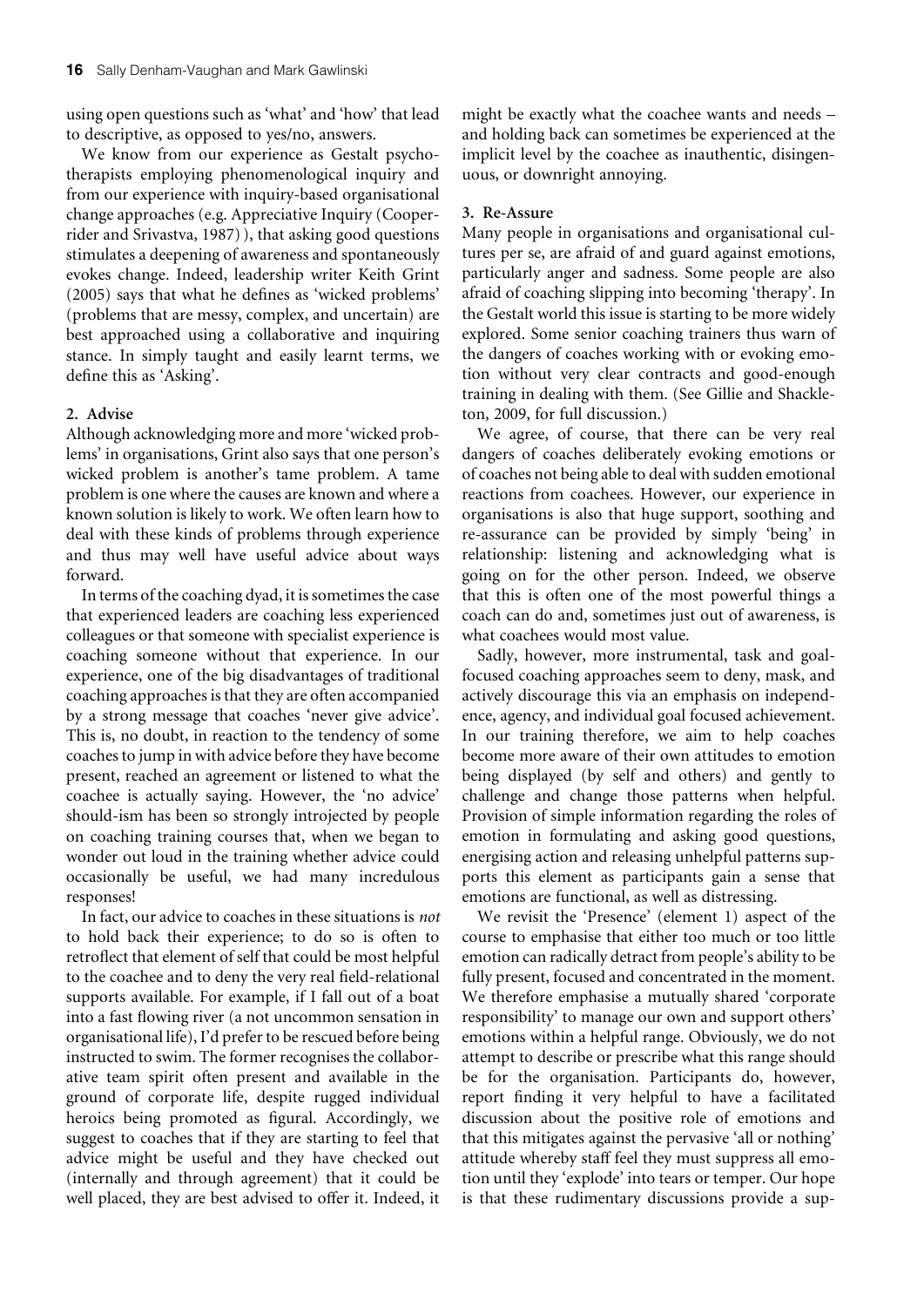portive platform for enhancing relationships and changing the work ethos to one that is generally more supportive.

It is also worth noting that, with the groups we have worked with to date, there appeared to be very little danger that people would attempt potentially unhelpful therapy-type interventions beyond their capability levels. Indeed, the danger of avoiding and or shutting down any emotional expression seemed far greater. We were, however, always vigilant in demonstrating strategies appropriate for our brief introductory level training and of also raising the need to seek supervision, support and guidance as required.

#### **4. Action**

Action involves encouraging agency towards a task or future orientation in the coachee. This may happen near the end of a session with a view to suggesting an experiment at work and it is therefore a vital element of moving the conversation into the wider context and achieving the cultural change to which we aspire. We also found ourselves suggesting 'action' as a specific task when faced with the 'real world' situation of limited time (e.g. a coach being approached at the drinks machine while on the way to another meeting) and finding it difficult to be fully present. At this point, an action intervention can be used to suggest postponing to another time or moving to a more suitable location.

In the NHS context, we developed this specific task for 'real world' use as some leaders found postponing or refusing a request to provide coaching very challenging. Many NHS leaders have the expectation that they should be almost constantly available to others, especially members of their team. However, we point out that forcing themselves to provide coaching when there are other priorities competing that cannot be deflected from, rarely enables good presence or conversation. This is thus another example of how attending to one's own ability to be present provides a way of regulating and managing unrealistic expectations and demands on time.

#### Guidelines for intervening

The key with all four of the 4As, in the context of a short course, is not that participants become masters of every type of intervention. Rather, we hope that they will build confidence and ability in becoming more aware of their predominant and automatic choice or choices of existing relational style and experiment with both the familiar and the novel.

We focus, therefore, on different ways of helping people become aware of their patterns – and then to experience and experiment with catching themselves in the moment, become present, and possibly explore a different route. Here we use the concepts of habit and stretch. Habit, we explain, is an individual's dominant pattern of intervention. Stretch is taking a different option. Experience shows that individuals with no prior experience can quickly learn to spot their own preferred intervention style as well as that of others.

At this stage in the trainingwe ask participants to work a lot in groups of three, with one coach, one coachee and one observer, to discuss and experience the pros and cons of each intervention option. In this way, we believe we are aligning ourselves with Hawkins and Smith's (2006, p. 130) guidelines for coach development which focus on building on and extending existing abilities within facilitated peer groups. Certainly, our experience of using this format, wherein coachees present real-life, pre-prepared scenarios on which they want coaching, and novice coaches practise with support/supervision from trainers and feedback from all, is that both confidence and skills in application are rapidly increased.

For example, a manager of a NHS IT department discovered, through feedback in the course, that he almost always jumped into either advising actions or inquiring about actions and next steps. Using this insight in the context of recognising it as a strength that may, nonetheless, be over-used in some circumstances, he was able to practise staying with and providing a re-assuring presence to others – *before* moving into action. This very simple and easily effected change made a radical shift in his presence and the feedback he gained from coachees.

Furthermore, we invite participants to think of all their interventions in an experimental and iterative way – as part of an ongoing process of checking agreement, suggesting an intervention and then reviewing impact. We ask that they 'hold lightly' to their interventions, in order to stay present to the co-emerging process and not get locked into a fixed objective, outcome or way of doing things. In this way, we aim to introduce the ethos of Creative Indifference to the developing coaching culture and begin to unlock the idea that there is only one right way to do business. We instead assert a very pragmatic approach of 'going with what works', defined as what energises the coachee, maintains the dialogue and holds your own interest. Participants report finding this a very useful concept theoretically and are surprised to see that, by using skills learnt in the review phase, they can easily identify more 'successful' coaching conversations, sessions and interventions.

#### Element Four: Review

The final stage of the PAIR process is 'R' for review. We believe that dialogic coaching conversations should be reviewed continuously throughout, as well as towards the end of the conversation. We emphasise that by 'review' we mean checking how the conversation has impacted on the coachee and the meaning they have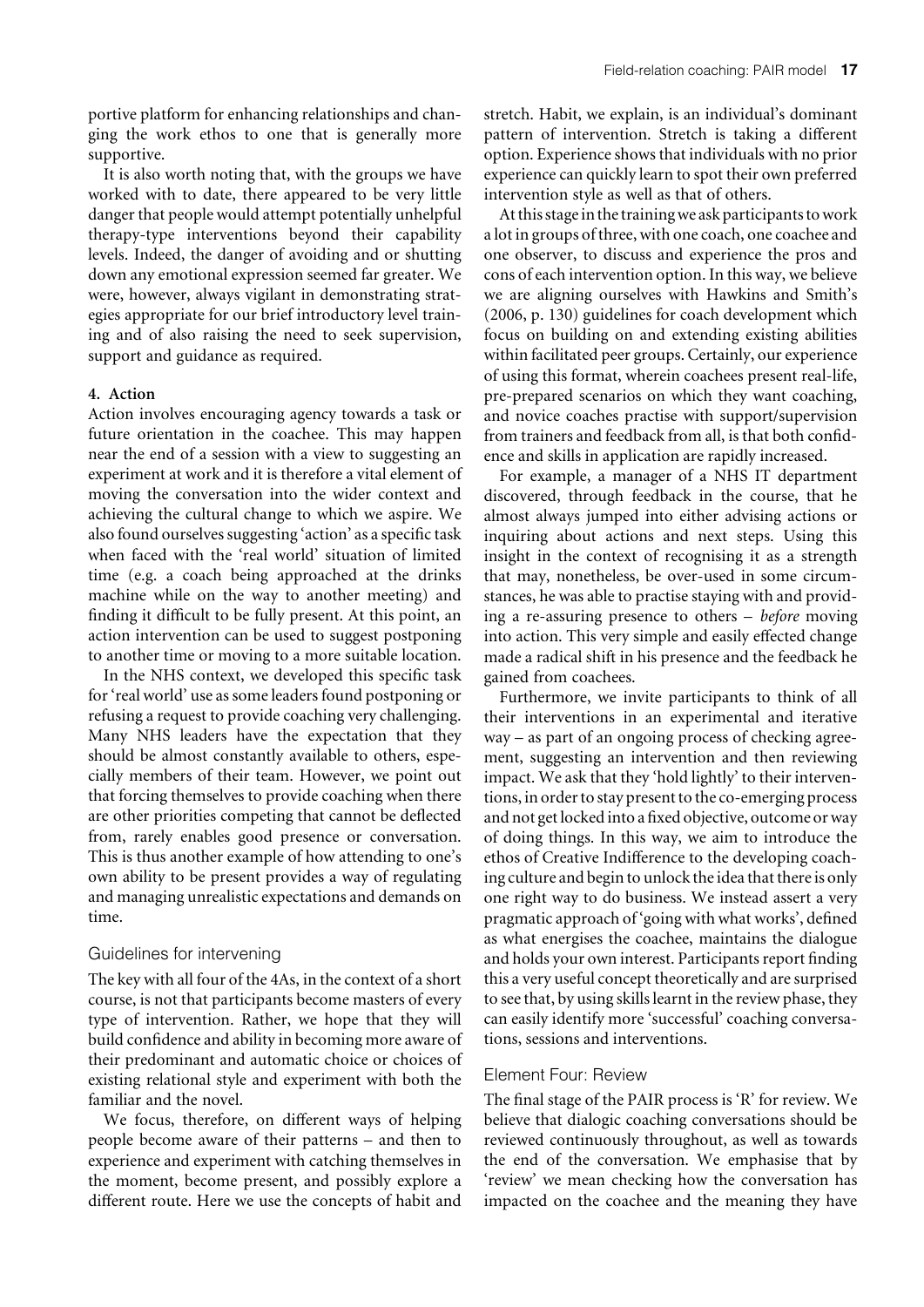made of it. It is similar to the work of assimilation and integration in Gestalt psychotherapy, utilises the hermeneutical model of dialogue previously referred to above and is modelled by us throughout the coaching delivery training day.

We state from the outset that the time for course participants to ask for something, or to give us feedback, is now; not on the feedback sheets at the end of the day. By doing this, we believe we are demonstrating and 'going live' with our five key principles that underpin the PAIR course design (present moment, current situation, relational context, existential 'reality', and motivating to fulfil potential). We therefore believe that through this simple practice we are, in an additional way, also modelling the process of presentcentred, field-relational, organisational Gestalt practice.

In a similar way to that already described when discussing element 2, 'agreement', we propose that 'reviews' can occur at both an explicit or implicit level. We therefore teach and demonstrate both processes on the course, sometimes asking explicit review questions such as:

'How do you feel about what we've discussed?'

'What's your thinking now?'

'How are you about all this?'

'On a scale of 1–10, how confident are you about this?'

Alternatively, we point out to coaches the various implicit ways we might deduce how people are responding from their embodiment; for instance, breathing faster, flushing, looking away, fidgeting, moving back, etc. We find that, generally, most leaders have few difficulties in agreeing whether embodied signals indicate either 'this is going well' or 'I don't like this'. We emphasise that we are hard-wired to make these sorts of judgements and interpretations and, in fact, use them all the time as leaders. We also emphasise that staying present makes it much more likely that we can accurately pick up signals from the other; but also that all interpretations should be 'held lightly' and explicitly checked out on a regular basis. Again, we model this during the course and give specific examples of instances when we are 'reading embodied signals' both accurately and inaccurately.

Our experience is that it is especially important to signal the *high* chances of such interpretations being wrong; but that nonetheless, utilising embodied information to support explicit reviews is vital to improving the quality of coaching conversations. We emphasise that being present both to register and respond to such signals at the very least improves the quality of overall listening to the other.

We thereby teach coaches that paying attention to their own felt body sense, or shifts in the coachees' or the coaches' sense of the relationship during a conversation, may be enough to highlight that a coaching session has achieved its aim. Indeed, we use Gendlin's (1981) concept of 'felt shifts' to help explain to delegates that sometimes, although change is unspoken and implicit, it can be experienced in an immediately obvious way by attending to their own and the coachee's embodied process. Certainly, practice in groups of three supports this statement with coachees reporting a dramatic improvement in their sense of being listened to and responded to when the coach factors in attention to body process. Of course, for Gestalt psychotherapists and organisational practitioners this will come as no surprise.

### Summary

In developing and teaching the PAIR process model we ambitiously aimed to develop a process-based, synthetic model for teaching and delivering field-relational Gestalt coaching in one day.

We also hoped to help participants in the course leverage the quality of *all* interactions occurring in their situations – not just those occurring within the context of relatively formal coach/coachee interactions.

In attempting to achieve both of these aims, we took a different tack to many existing Gestalt coaching approaches. Classically, these have focused on developing ways of working that call for more 'advanced' training and skills than was realistic in the context of a one-day course in the NHS. They have also tended to focus on more formally 'recognised as coaching' conversations and frames. For example, more advanced ways of working as a Gestalt coach include 'use of self' (see Stevenson (2005), Denham-Vaughan and Chidiac (2009), Chidiac (2008), Siminovitch and Van Eron (2006) ), and 'working with the paradoxical theory of change' (Chidiac (2008) and Simon (2009) ). (For a review of these Gestalt coaching approaches, see Simon, 2009, p. 230.)

Although these same concepts also underpinned our approach, we focused on making them widely accessible in one day and on the possibility for *both* formal coaching *and* other types of conversation to change the culture and ethos of an organisation. In this, we drew on writers who see the linkages between field theoretical Gestalt and organisational behaviour (including Burke (1980), Latner (1983), Nevis (1987), Magerman and Leahy (2009), Barber (2002), and Critchley (2007) ).

We believe therefore that we have succeeded in designing a Gestalt-immersed approach that achieves the principles of being time focused, culturally responsive and field-relational, while working with the strengths and talents that people already possess. We have now run a number of courses and found it to be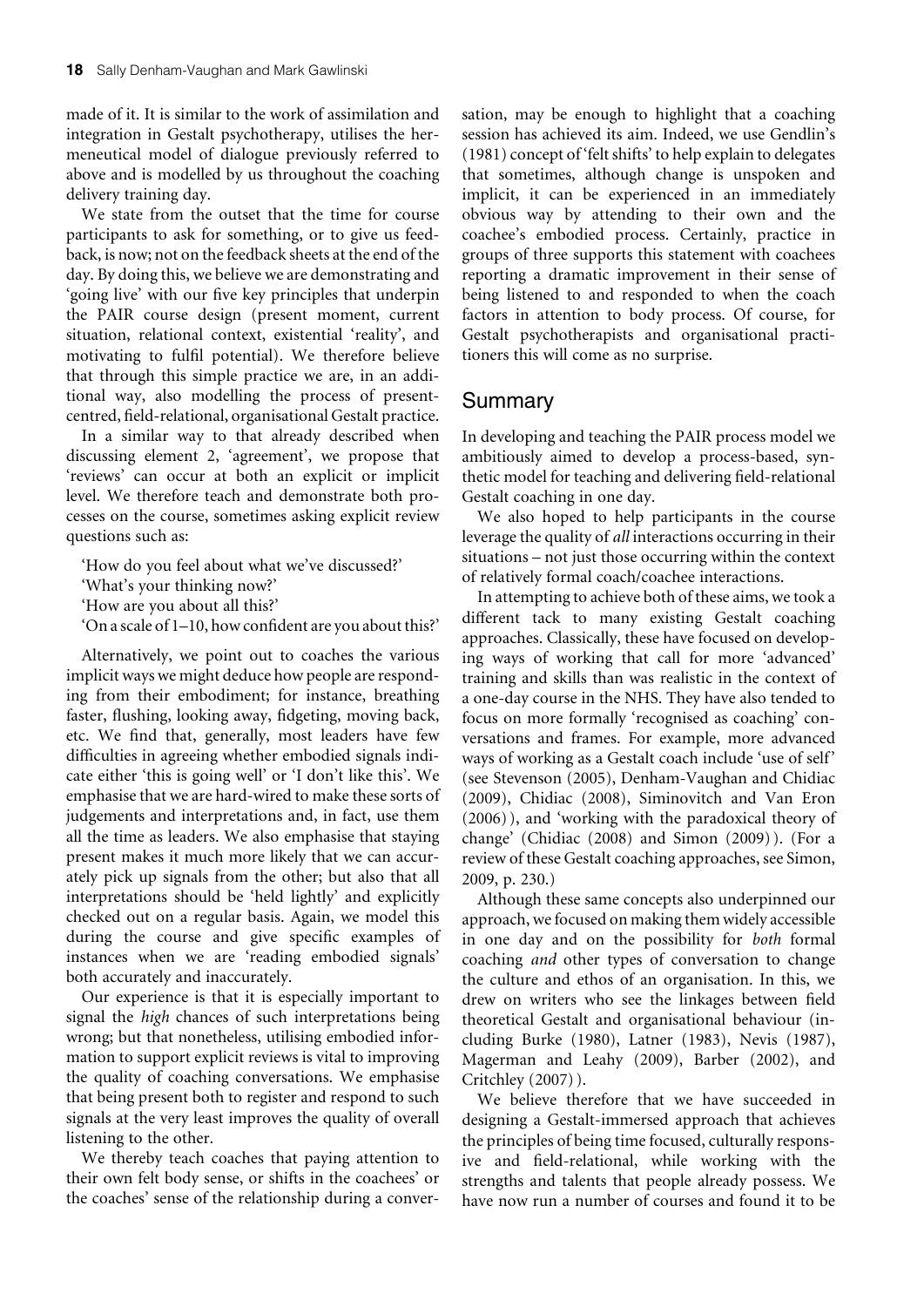possible to train Gestalt beginners to work as individual coaches and deliver Gestalt-based coaching interventions. Follow-up action learning sets and supervision clinics have shown that individuals are keen to continue to use skills, find the frame easy to use and appreciate the relative informality of the format. Costs are kept low through being able to use internal, pre-existing relationships and coach *in situ* rather than at a distance. There has also been feedback and comment that coachees find local knowledge and intelligence (for example, knowledge of policies, procedures, compliance arrangements, etc.), very useful in both supporting action and avoiding time-wasting suggestions of fieldinappropriate actions/experiments. In this way, we would suggest that PAIR utilises existing technical competencies and local knowledge to 'bridge the gap between individual and community' (Spagnuolo Lobb, Salonia and Sichera, 1996). Via the frame of the PAIR process the individual coachee is supported in their relational web at work.

With reference to this latter point, we are also satisfied that the PAIR model offers a beginning frame as a field-based intervention that supports a whole organisation to generate more positive and helpful interactions as it goes about its daily business. In this way, PAIR is situationally focused and offers up real possibilities for changing organisational ethos.

Anecdotal evidence gained from feedback at senior meetings does indicate that the PAIR process has been particularly supportive during current times of high organisational uncertainty and change. Colleagues would seem to have coached each other, frequently and quite informally, with a focus on providing relational support and encouragement for actions. In view of Leahy and Magerman's (2009) summary statement that 'A trusted, intimate other is essential for deconstructing, reconstructing and making a choice' (p. 140), this is perhaps unsurprising. Indeed, we have been moved and humbled by the depth of relationship that colleagues working together in difficult and challenging circumstances reported experiencing. Consolidating, supporting and enhancing this 'supportive net' would seem to be a high priority, and an alternative to constructing individual heroes who can single-handedly save the day. We would formulate this as leaning into and developing the 'grace-biased', feminine, polarity of organisational life and see development of this specific area of work as a priority for Gestalt-based coaches and organisational practitioners.

We are, however, keen not to polarise, and wish therefore to recognise the strengths of PAIR that are more 'will-biased' and masculine: the productivity gains accruing from the brevity of training, the acknowledgement of pre-existing strengths, the recognition of daily organisational realities/constraints and the reliance on field-relational principles. We believe these factors mean that the PAIR model of Gestalt field-relational coaching is thus highly accessible for all organisations; not just highly-paid executives or well-resourced corporations able to invest in lengthy development programmes and/or highly priced external coaches.

As such, we propose that PAIR offers a bridge across the 'will and grace'-based cultural tension that can preclude Gestalt-based coaching from many lessadvantaged settings. It is a way of bringing the esoteric and feminine field-relational style successfully into pressurised organisational life. In this, we see PAIR supporting the application of a genuinely phenomenological attitude to work based situations. As Wollants states,

The focus is on the concrete situation, the totality of relations of the person and his world, his bodily being in the world, his being with others and his experience of the givens of the present situation. (2007, p. 158)

We believe that to have addressed this wide range of key field-relational Gestalt principles and have incorporated them in a one-day coach training event that has been so well received, is a step forward for Gestalt coaching. Our early feedback leaves us delighted to have achieved our aim of offering Gestalt-based coaching to a very wide, Gestalt-naïve audience. We also look forward to further, longer-term research in a wider range of organisations in order to explore fully the impact of PAIR on the ethos of a variety of cultures.

### Acknowledgements

We would like to acknowledge the senior NHS leaders in Suffolk and Norfolk who participated in the training days and the Suffolk and Norfolk NHS Leadership Academy for supporting the design and delivery of the training.

### **References**

- Allan, J. and Whybrow, A. (2007). Gestalt Coaching. In Palmer, S. and Whybrow, A. (eds.), *Handbook of Coaching Psychology*, Routledge, Sussex, UK.
- Barber, P. (2002). Gestalt in coaching and consulting: A dialogue with holism and the soul. From *Gestalt in Action*, http:// www.Gestaltinaction.com/ (Accessed 13 March 2011).
- Bluckert, P. (2006). *Psychological Dimensions of Executive Coaching*. Open University Press, London.
- Buber, M. (1958/1984). *I and Thou*. T. and T. Clark, Edinburgh, UK.
- Burke, W. W. (1980). Systems theory, Gestalt therapy and Organization development. In Cummings, T. G. (ed.), *Systems Theory for Organization Development*. Wiley, London.
- Carlson, C. and Kolodny, R. (2009). Have we been missing something fundamental to our work? In Ullman, D. and Wheeler, G. (eds.), *CoCreating the Field: Intention and Practice in the Age of Complexity*. Gestalt Press, Santa Cruz, CA.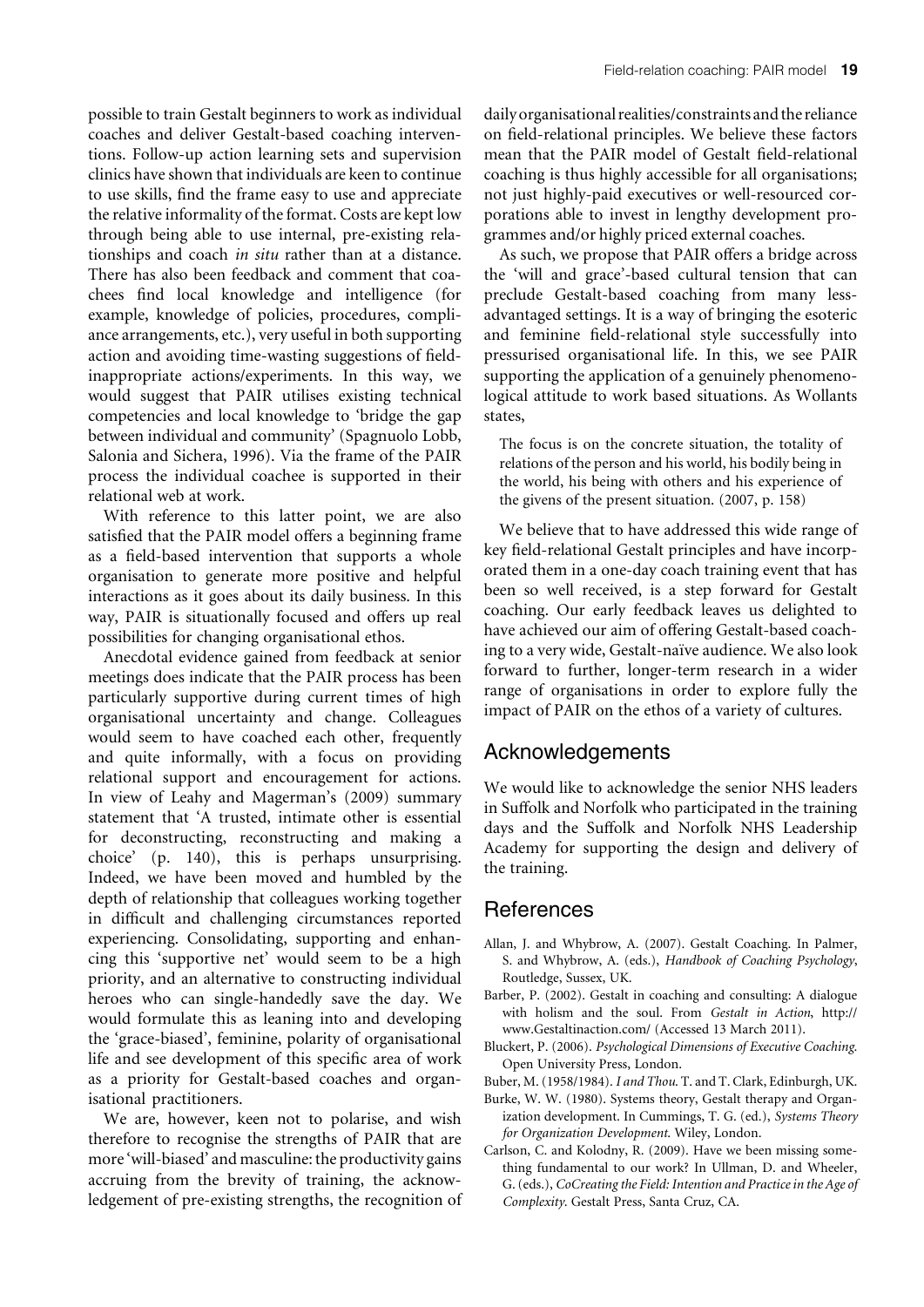- Cavicchia, S. (2009). Towards a Relational Approach to Coaching. *International Gestalt Journal*, 32, 1, pp. 49–80.
- Chidiac, M. A. (2008). Gestalt perspective of coaching: A case for being more yourself. *Development and Learning in Organizations*, 22, pp. 15–16.
- Chidiac, M. A. and Denham-Vaughan, S. (2007). The Process of Presence. *British Gestalt Journal*, 16, 1, pp. 9–19.
- Clarkson, P. (1989). *Gestalt Counselling in Action*. Sage Publications, London.
- Cooperrider, D. L. and Srivastva, S.(1987). Appreciative Inquiry in Organizational Life. In Woodman, R. and Pasmore, W. (eds.), *Research in Organizational Change and Development*: *Volume 1*, pp. 129–169. JAI Press, Greenwich, CT.
- Critchley, B. (2007). Short stories about working with a Gestalt perspective. In Critchley, B., King, K. and Higgins, J. (eds.), *Organisational Consulting: A Relational Perspective*. Middlesex University Press, London.
- Denham-Vaughan, S. (2005). Will and Grace: The Integrative Dialectic in Gestalt Psychotherapy Theory and Practice. *British Gestalt Journal*, 14, 1, pp. 5–14.
- Denham-Vaughan, S. (2010). The Liminal Space and Twelve Action Practices for Gracious Living. *British Gestalt Journal*, 19, 2, pp. 34–45.
- Denham-Vaughan, S. and Chidiac, M. A. (2009). Dialogue Goes to Work: Relational Organisational Gestalt. In Jacobs, L. and Hycner, R. (eds.), *Relational Approaches in Gestalt Therapy*. Gestalt Press, Santa Cruz, CA.
- Gallway, T. (1986). *The Inner Game of Tennis*. Pan Books, London.
- Gendlin, E. T. (1981). *Focussing*. Everest House, New York.
- Gillie, M. and Shackleton, M. (2009). Gestalt Coaching or Gestalt Therapy: Ethical and Professional Considerations on Entering the Emotional World of the Coaching Client*. International Gestalt Journal*, 32, 1, pp. 173–196.
- Grint, K. (2005). Problems, Problems, Problems: The Social Construction of Leadership. In *Human Relations*, 58, pp. 1467–1494.
- Hawkins, P. and Smith, N. (2006). *Coaching, Mentoring and Organisational Consultancy*. Open University Press, Berkshire, England.
- Hycner, R. and Jacobs, L. (1995). *The Healing Relationship in Gestalt Therapy*. Gestalt Journal Press, Highland, NY.
- Jacobs, L. (2009). Attunement and Responsiveness. In Jacobs, L. and Hycner, R. (eds.), *Relational Approaches in Gestalt Therapy*. Gestalt Press, Santa Cruz, CA.
- Joyce, P. and Sills, C. (2010). *Skills in Gestalt Counselling and Psychotherapy*. Sage Publications, London.
- Latner, J. (1983). This is the speed of light: Field and Systems theories in Gestalt therapy. *The Gestalt Journal,* 6, 22, pp. 71–90.
- Leahy, M. and Magerman, M. (2009). Awareness, Immediacy and Intimacy: The experience of coaching as heard in the voices of Gestalt coaches and their clients. *International Gestalt Journal*, 32, 1, pp. 81–144.
- Magerman, M. and Leahy, M. (2009). Introduction: The Lone Ranger is dying: Gestalt Coaching as Support and Challenge. *International Gestalt Journal*, 32, 1, pp. 3–16.
- Maurer, R. (2005). Gestalt Approaches with Organizations and Large Systems. In Woldt, A. L. and Toman, S. M. (eds.), *Gestalt Therapy: History, Theory and Practice*. Sage Publications, Thousand Oaks, CA.
- Morgan, G. (1986). *Images of Organization*. Sage Publications, Newbury Park, CA.
- Nevis, E. C. (1987). *Organizational Consulting: A Gestalt Approach*. Gestalt Institute of Cleveland Press, Santa Cruz, CA.
- Orange, D. (2011). *The Suffering Stranger: Hermeneutics for Everyday Clinical Practice.* Routledge, New York.
- Philippson, P. (2009). *The Emergent Self*. Karnac Books, London.
- Rousseau, B. (2009). Coaching and the Gestalt Perspective. *International Gestalt Journal*, 32, 1, pp. 35–47.
- Siminovitch, D. and Van Eron, A. (2006). The pragmatics of magic: The work of Gestalt coaching. *OD Practitioner*, 38, pp. 50–55.
- Simon, S. N. (2009). Applying Gestalt Theory to Coaching. *Gestalt Review*, 13, 3, pp. 230–240.
- Spagnuolo Lobb, M., Salonia, G. and Sichera, A. (1996). From the discomfort of civilisation to creative adjustment: the relationship between individual and community in psychotherapy in the third millennium. *International Journal of Psychotherapy*, 1, pp. 45–53.
- Stevenson, H. (2005). Gestalt Coaching*. OD Practitioner*, 37, 4, pp. 35–40.
- Tobin, S. (1982). Self disorders, Gestalt therapy and self psychology. *Gestalt Journal*, 11, 2, pp. 5–24.
- Wheeler, G. (2006). New Directions in Gestalt Therapy. *International Gestalt Journal*, 29, 1, pp. 9–41.
- Whitmore, J. (2002). *Coaching for Performance*. Nicholas Brealey, London.
- Wollants, G. (2007). *Gestalt Therapy: Therapy of the Situation*. Koninklijke Wohrman, Zutphen, Netherlands.
- Yontef, G. (1993). *Awareness, Dialogue and Process: Essays on Gestalt Therapy*. Gestalt Journal Press, Highland, NY.

**Dr Sally Denham-Vaughan** is a UKCP registered Gestalt psychotherapist, and an EAGT accredited Gestalt practitioner in organisations. She works as a trainer, therapist, coach, and supervisor. At Metanoia Psychotherapy Training Institute in London, she is a primary tutor on the Gestalt Psychotherapy Masters programme, an academic advisor on the Doctoral programme and joint course director of the Organisational Gestalt programme. She is a member of the editorial advisory board of the *British Gestalt Journal*, board advisor at The Relational Center in Los Angeles, and International Faculty Associate at the Pacific Gestalt Institute. Her background is in psychology and she is an HPC registered, and BPS chartered, clinical and counselling psychologist. She is also an accredited coaching psychologist who currently designs and delivers training related to leadership, coaching and transformational shift for a range of clients in the UK and internationally.

*Address for correspondence:* 'The Beeches', 28 Grundy's Lane, Malvern Wells, Worcs, WR14 4HS, UK. Email: feelines@yahoo.co.uk

**Mark Gawlinski** is a Gestalt counsellor, coach, and lecturer. He is a member of BACP. He is the cofounder of Cambridge Counselling Service, works as a senior lecturer for University Campus Suffolk